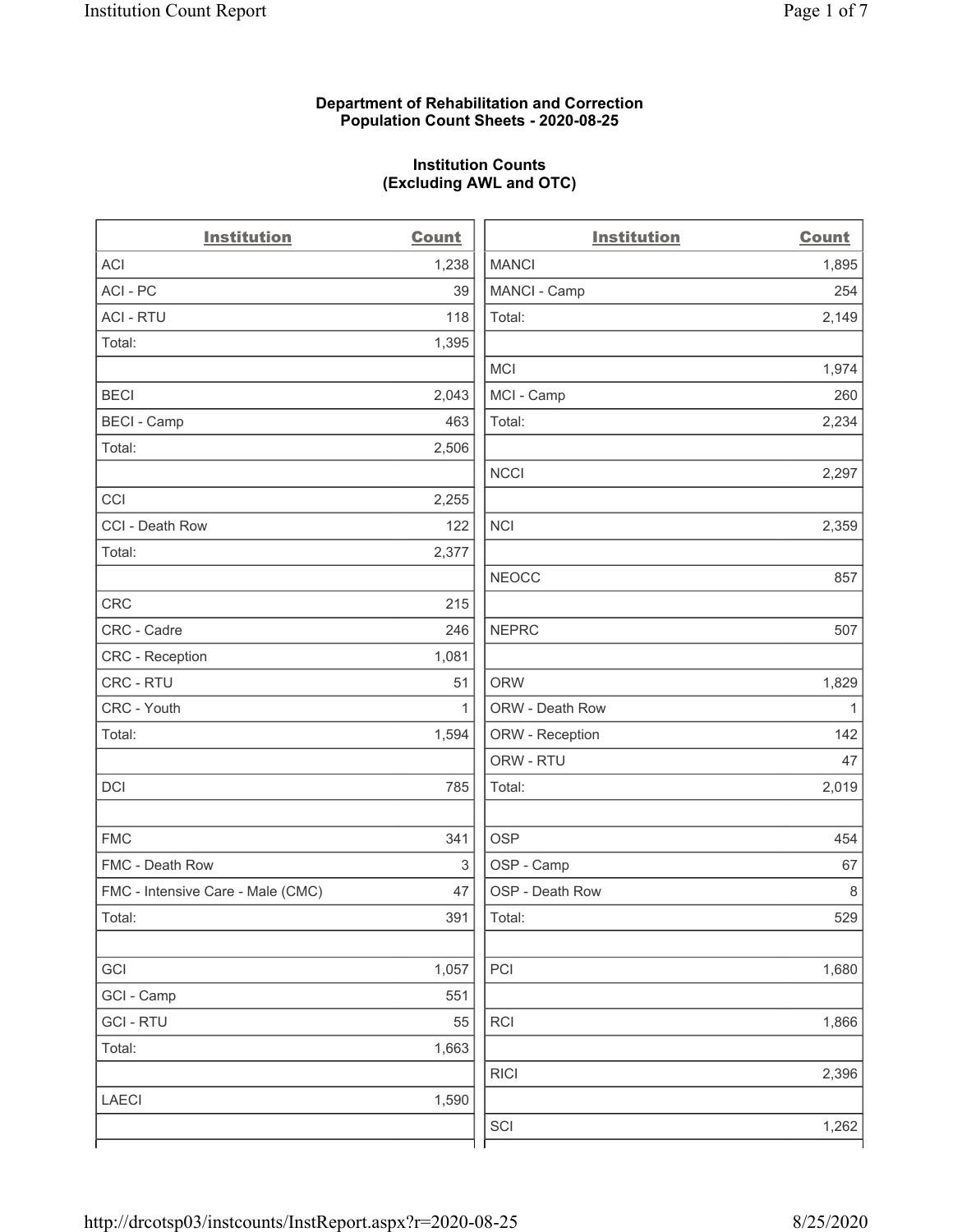|       |                  | <b>Total Population:</b> | 44,677 |
|-------|------------------|--------------------------|--------|
|       |                  |                          |        |
|       | Total:           |                          | 1,232  |
|       | <b>WCI-RTU</b>   |                          | 32     |
| 2,136 | <b>WCI</b>       |                          | 1,200  |
| 1,196 |                  |                          |        |
| 940   | Total:           |                          | 866    |
|       | <b>TOCI - PC</b> |                          | 149    |
| 1,440 | <b>TOCI</b>      |                          | 717    |
| 850   |                  |                          |        |
| 165   | Total:           |                          | 1,245  |
| 425   | TCI - Camp       |                          | 291    |
|       | <b>TCI</b>       |                          | 954    |
| 2,155 |                  |                          |        |
|       | Total:           |                          | 1,228  |
| 1,919 | SOCF - RTU       |                          | 2      |
| 136   | <b>SOCF</b>      |                          | 1,226  |
| 1,783 |                  |                          |        |
|       |                  |                          |        |

\* The Total Population includes 30 Offenders with Reason Codes 30 & 31. \*\* The Total Population includes 34 Offenders with Reason Code 0A.

# Male Population by Security Level (Include AWL and Exclude OTC)

| <b>Security Level</b>  |                   | <b>Body</b> | <b>AWL</b> | $(-OTC)$ | <b>Total</b> |
|------------------------|-------------------|-------------|------------|----------|--------------|
| <b>Total Level E</b>   |                   | 944         |            |          | 944          |
| Total Level 4          |                   | 1,473       |            | 5        | 1,475        |
| Total Level 3          |                   | 9,641       | 88         | 76       | 9,653        |
| Total Level 2          |                   | 15,181      | 105        | 76       | 15,210       |
| Total Level 1          |                   | 13,913      | 90         | 51       | 13,952       |
| <b>Total Death Row</b> |                   | 137         |            | $\Omega$ | 138          |
|                        | <b>Total Male</b> | 41,289      | 298        | 215      | 41,372       |

#### Female Population by Institution (Include AWL and Exclude OTC)

| <b>Institution</b>     | <b>Body</b> | <b>AWL</b> | $(-OTC)$ | <b>Total</b> |
|------------------------|-------------|------------|----------|--------------|
| <b>DCI</b>             | 784         | 6          | 6        | 784          |
| <b>FMC</b>             | 5           |            |          |              |
| <b>NEPRC</b>           | 507         |            |          | 508          |
| <b>ORW</b>             | 1,829       | 16         | 13       | 1,832        |
| <b>ORW</b> - Death Row |             |            |          |              |
|                        |             |            |          |              |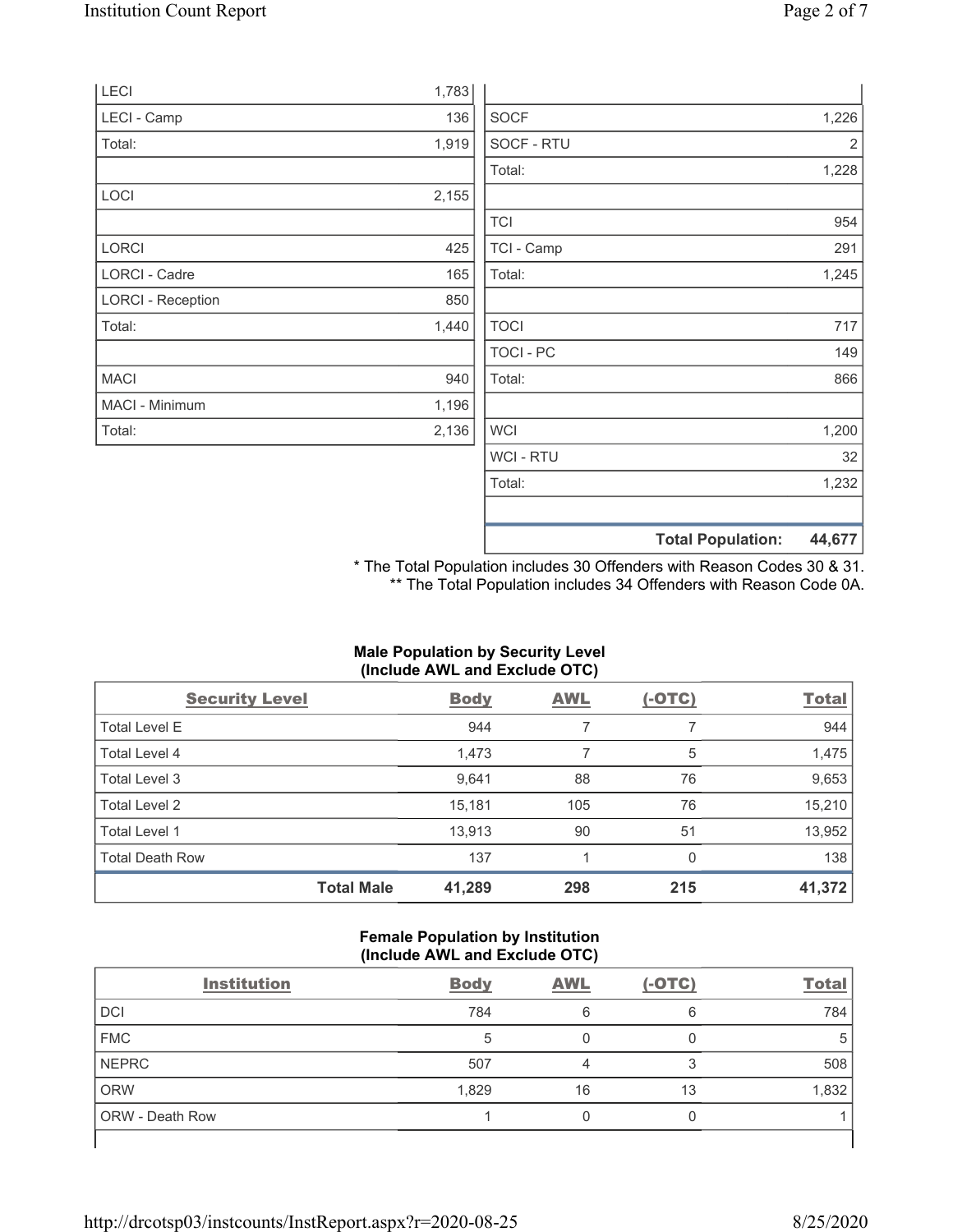| <b>ORW</b> - Reception |                          | 142    |     |     | 144    |
|------------------------|--------------------------|--------|-----|-----|--------|
| ORW - RTU              |                          | 47     |     |     | 47     |
|                        | <b>Total Female</b>      | 3.315  | 30  | 24  | 3,321  |
|                        |                          |        |     |     |        |
|                        | <b>Total Population:</b> | 44,604 | 328 | 239 | 44,693 |

# Male Population by Institution: Security Level 5 and E (Include AWL and Exclude OTC)

| <b>Institution</b>   | <b>Body</b>    | <b>AWL</b>       | $(-OTC)$     | <b>Total</b>   |
|----------------------|----------------|------------------|--------------|----------------|
| CRC                  | 1              | $\mathbf{1}$     | $\mathbf{1}$ |                |
| CRC - RTU            | 3              | 0                | $\mathbf 0$  | 3              |
| <b>FMC</b>           | $\overline{2}$ | $\mathbf 0$      | 0            | $\overline{2}$ |
| LAECI                | 1              | $\mathbf 0$      | $\mathbf 0$  | 1              |
| LECI                 | 21             | $\overline{0}$   | 0            | 21             |
| <b>MACI</b>          | 11             | 1                |              | 11             |
| <b>MANCI</b>         | 11             | $\mathbf 0$      | 0            | 11             |
| <b>NEOCC</b>         | 16             | $\mathbf 0$      | $\Omega$     | 16             |
| <b>OSP</b>           | 238            | $\overline{2}$   | 2            | 238            |
| <b>SOCF</b>          | 514            | $\sqrt{3}$       | 3            | 514            |
| <b>TOCI</b>          | 119            | $\boldsymbol{0}$ | $\mathbf 0$  | 119            |
| TOCI - PC            | $\overline{2}$ | 0                | $\mathbf 0$  | $\overline{2}$ |
| <b>WCI</b>           | 1              | $\mathbf 0$      | $\mathbf 0$  | 1              |
| <b>WCI-RTU</b>       | 4              | $\mathbf 0$      | $\Omega$     | 4              |
| <b>Total Level 5</b> | 944            | 7                | 7            | 944            |

# Male Population by Institution: Security Level 4 (Include AWL and Exclude OTC)

| <b>Institution</b>                | <b>Body</b> | <b>AWL</b> | $(-OTC)$ | <b>Total</b> |
|-----------------------------------|-------------|------------|----------|--------------|
| <b>ACI</b>                        | 6           | O          |          | 6            |
| CRC                               |             | O          |          |              |
| <b>CRC</b> - Reception            |             | O          |          |              |
| <b>CRC - RTU</b>                  | 10          | 0          | O        | 10           |
| <b>FMC</b>                        |             |            |          | 2            |
| FMC - Intensive Care - Male (CMC) | 2           | O          |          | 2            |
| LOCI                              | $\Omega$    |            |          | 0            |
| <b>LORCI</b>                      |             | 0          | $\Omega$ |              |
| <b>LORCI - Cadre</b>              | 2           | $\Omega$   |          | 2            |
| <b>MACI</b>                       | 15          | $\Omega$   |          | 15           |
| <b>OSP</b>                        | 183         | 0          |          | 183          |
|                                   |             |            |          |              |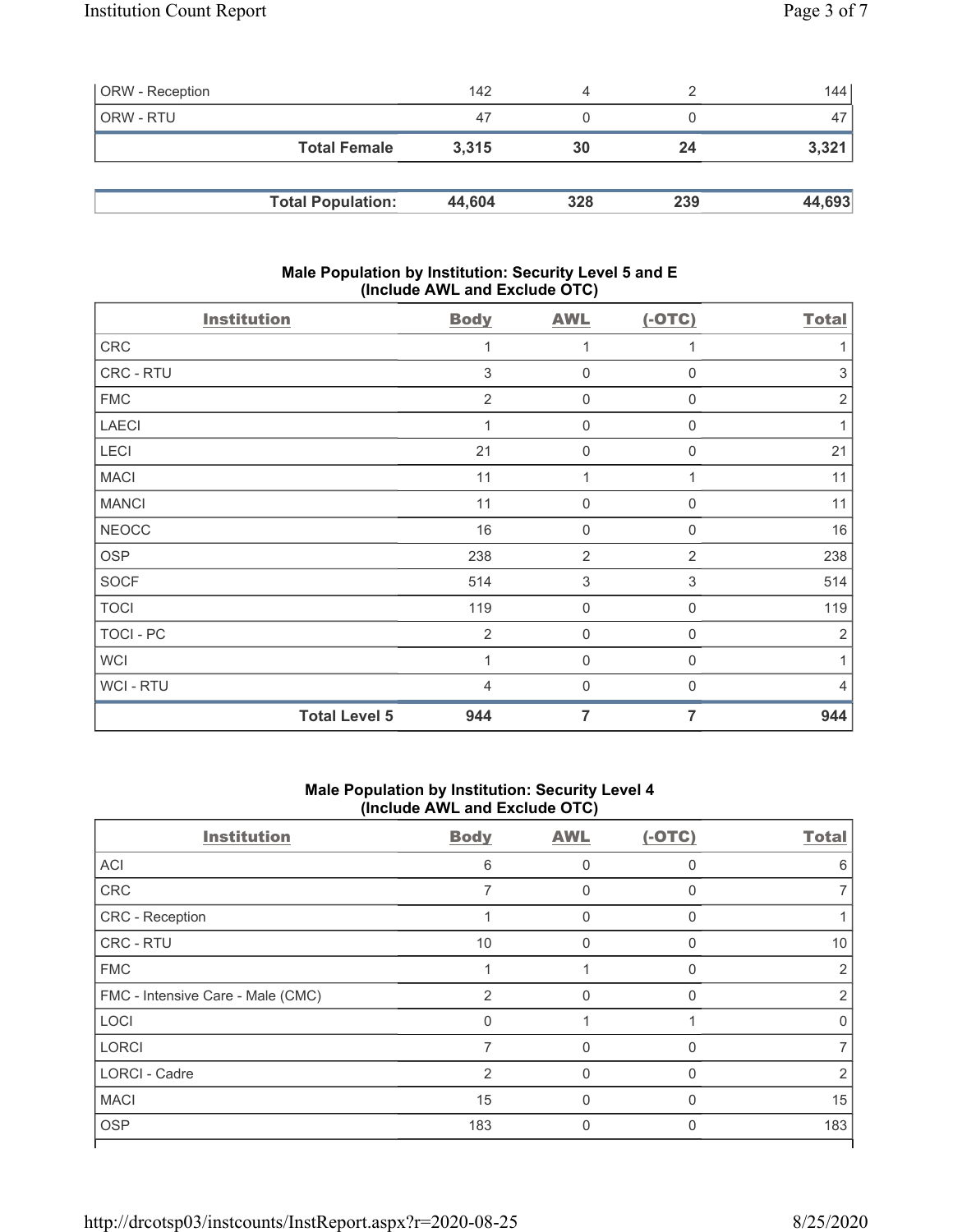| SOCF        | 646                           | 5 | 647          |
|-------------|-------------------------------|---|--------------|
| SOCF - RTU  |                               |   |              |
| <b>TOCI</b> | 574                           |   | 574          |
| TOCI - PC   | 11                            |   | 11           |
| <b>WCI</b>  |                               |   |              |
| WCI-RTU     |                               |   | <sub>5</sub> |
|             | <b>Total Level 4</b><br>1,473 |   | 1,475        |

# Male Population by Institution: Security Level 3 (Include AWL and Exclude OTC)

| <b>Institution</b>                | <b>Body</b>      | <b>AWL</b>          | $(-OTC)$            | <b>Total</b>     |
|-----------------------------------|------------------|---------------------|---------------------|------------------|
| ACI                               | 16               | $\mathsf 0$         | $\mathsf 0$         | 16               |
| ACI-PC                            | $\,6\,$          | $\mathsf{O}\xspace$ | $\mathsf{O}\xspace$ | $\,6\,$          |
| <b>BECI</b>                       | 14               | $\mathsf 0$         | $\mathsf{O}\xspace$ | 14               |
| CCI                               | 28               | $\mathsf 0$         | $\mathsf{O}\xspace$ | 28               |
| CRC                               | 94               | $\overline{7}$      | $\overline{7}$      | 94               |
| CRC - Cadre                       | 14               | $\mathbf 0$         | $\mathsf 0$         | 14               |
| CRC - Reception                   | 709              | $\boldsymbol{9}$    | $\,8\,$             | 710              |
| CRC - RTU                         | 38               | $\mathbf 0$         | $\mathsf{O}\xspace$ | 38               |
| CRC - Youth                       | $\mathbf{1}$     | $\mathbf 0$         | $\mathsf 0$         | $\mathbf{1}$     |
| <b>FMC</b>                        | $\boldsymbol{9}$ | $\mathsf 0$         | $\mathsf{O}\xspace$ | $\boldsymbol{9}$ |
| FMC - Intensive Care - Male (CMC) | $\sqrt{2}$       | $\mathsf 0$         | $\mathsf 0$         | $\sqrt{2}$       |
| GCI                               | $\overline{9}$   | $\mathbf 0$         | $\mathsf{O}\xspace$ | $9\,$            |
| LAECI                             | 29               | $\mathbf{1}$        | $\mathbf{1}$        | 29               |
| LECI                              | 1,335            | $\sqrt{3}$          | $\mathfrak{S}$      | 1,335            |
| LOCI                              | 18               | $\mathsf{O}\xspace$ | $\mathsf{O}\xspace$ | 18               |
| LORCI                             | 149              | 25                  | 25                  | 149              |
| <b>LORCI - Cadre</b>              | 13               | $\mathsf 0$         | $\mathsf{O}\xspace$ | 13               |
| <b>LORCI - Reception</b>          | 96               | $\sqrt{2}$          | $\mathbf{1}$        | 97               |
| <b>MACI</b>                       | 829              | $\mathbf{1}$        | $\mathbf{1}$        | 829              |
| <b>MANCI</b>                      | 1,679            | 14                  | 12                  | 1,681            |
| MCI                               | 16               | $\mathsf 0$         | $\mathsf{O}\xspace$ | 16               |
| <b>NCCI</b>                       | 31               | $\mathsf 0$         | $\mathsf{O}\xspace$ | 31               |
| <b>NCI</b>                        | 19               | $\mathbf{1}$        | $\mathbf{1}$        | 19               |
| <b>NEOCC</b>                      | 743              | $\mathbf 5$         | $\sqrt{3}$          | 745              |
| <b>OSP</b>                        | $\overline{4}$   | $\mathsf{O}\xspace$ | $\mathsf{O}\xspace$ | $\overline{4}$   |
| PCI                               | 46               | $\sqrt{2}$          | $\mathsf{O}\xspace$ | 48               |
| RCI                               | 1,506            | $\,6\,$             | $\sqrt{5}$          | 1,507            |
| <b>RICI</b>                       | 39               | $\mathsf 0$         | $\mathsf{O}\xspace$ | 39               |
| SCI                               | 23               | $\mathsf{O}\xspace$ | $\mathsf{O}\xspace$ | 23               |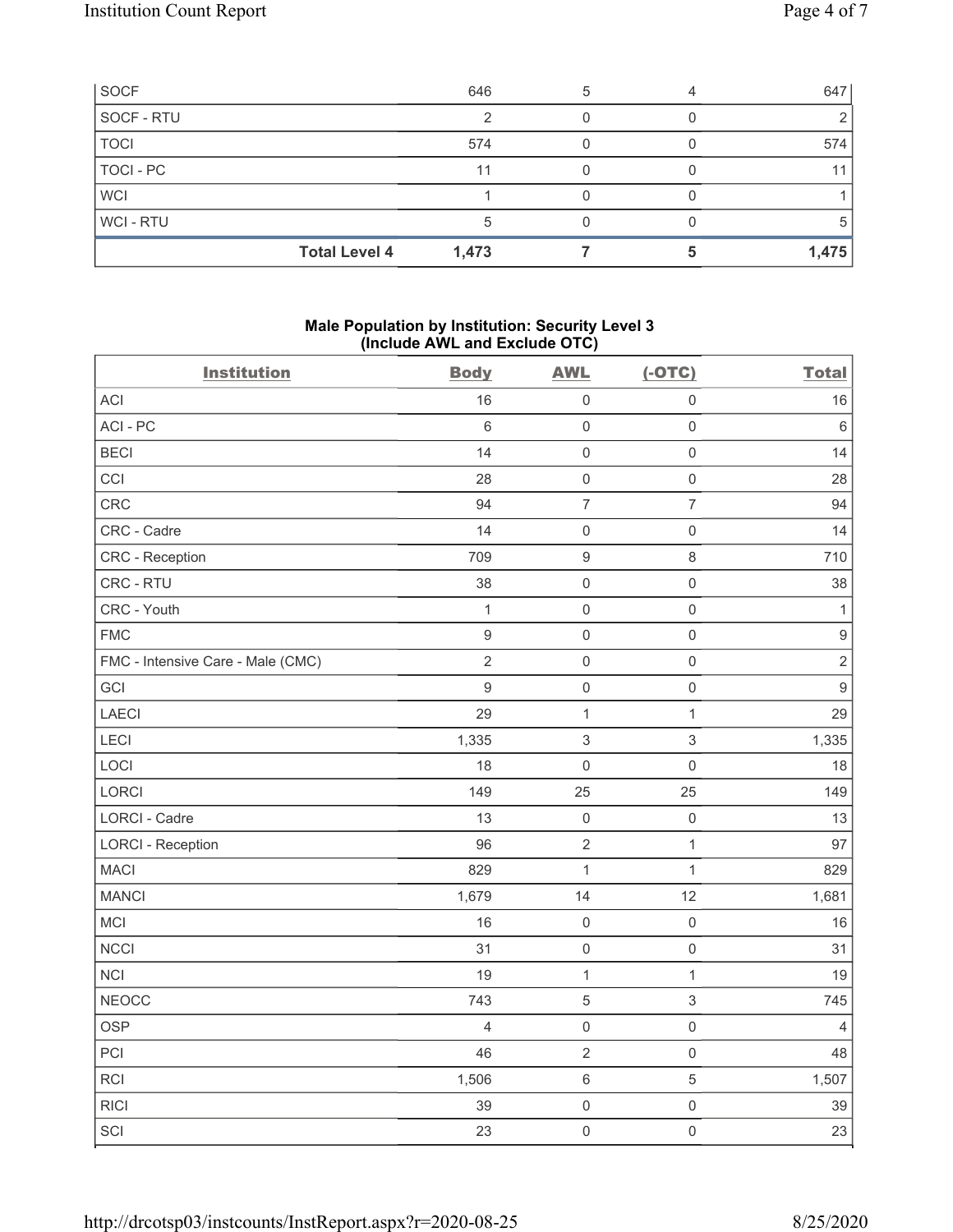| SOCF        |                      | 62    |    |    | 62    |
|-------------|----------------------|-------|----|----|-------|
| <b>TCI</b>  |                      | 856   | 6  |    | 859   |
| TCI - Camp  |                      |       |    |    |       |
| <b>TOCI</b> |                      | 18    | 0  |    | 18    |
| TOCI - PC   |                      | 81    |    |    | 81    |
| <b>WCI</b>  |                      | 1,089 | 6  | 6  | 1,089 |
| WCI - RTU   |                      | 19    | 0  |    | 19    |
|             | <b>Total Level 3</b> | 9,641 | 88 | 76 | 9,653 |

# Male Population by Institution: Security Level 2 (Include AWL and Exclude OTC)

| <b>Institution</b>                | <b>Body</b>  | <b>AWL</b>                | $(-OTC)$            | <b>Total</b> |
|-----------------------------------|--------------|---------------------------|---------------------|--------------|
| <b>ACI</b>                        | 676          | $\sqrt{2}$                | $\mathbf 1$         | 677          |
| ACI-PC                            | 22           | $\mathbf 0$               | $\mathsf{O}\xspace$ | 22           |
| <b>ACI - RTU</b>                  | 93           | $\mathbf 0$               | $\mathsf{O}\xspace$ | 93           |
| <b>BECI</b>                       | 1,325        | $\boldsymbol{9}$          | $\overline{7}$      | 1,327        |
| CCI                               | 1,695        | 14                        | $\,6\,$             | 1,703        |
| CRC                               | 28           | $\mathbf 0$               | $\mathsf{O}\xspace$ | 28           |
| CRC - Cadre                       | 230          | $\mathbf 0$               | $\mathsf 0$         | 230          |
| <b>CRC</b> - Reception            | 181          | $\sqrt{2}$                | $\overline{2}$      | 181          |
| DCI                               | $\mathbf{1}$ | $\mathbf 0$               | $\mathsf 0$         | $\mathbf{1}$ |
| <b>FMC</b>                        | 19           | $\mathbf{1}$              | $\mathsf{O}\xspace$ | 20           |
| FMC - Intensive Care - Male (CMC) | 13           | $\mathbf 0$               | $\mathsf{O}\xspace$ | 13           |
| GCI                               | 431          | $\sqrt{2}$                | $\sqrt{2}$          | 431          |
| GCI - Camp                        | $\mathbf{1}$ | $\mathbf 0$               | $\mathsf 0$         | $\mathbf{1}$ |
| <b>GCI-RTU</b>                    | 44           | $\mathbf 0$               | $\mathsf 0$         | 44           |
| <b>LAECI</b>                      | 966          | 11                        | $\,8\,$             | 969          |
| LECI                              | 420          | $\sqrt{5}$                | $\sqrt{5}$          | 420          |
| LOCI                              | 1,208        | $6\,$                     | $\,6\,$             | 1,208        |
| LORCI                             | 160          | 10                        | 10                  | 160          |
| LORCI - Cadre                     | 140          | $\mathbf 0$               | $\mathsf{O}\xspace$ | 140          |
| <b>LORCI - Reception</b>          | 323          | $\mathbf 0$               | $\mathsf 0$         | 323          |
| <b>MACI</b>                       | 85           | $\sqrt{2}$                | $\sqrt{2}$          | 85           |
| <b>MANCI</b>                      | 188          | $\mathbf 1$               | $\mathbf{1}$        | 188          |
| <b>MCI</b>                        | 1,382        | $\ensuremath{\mathsf{3}}$ | $\sqrt{2}$          | 1,383        |
| MCI - Camp                        | $\mathbf{1}$ | $\mathbf 0$               | $\mathsf 0$         | $\mathbf{1}$ |
| NCCI                              | 911          | 12                        | $\boldsymbol{9}$    | 914          |
| <b>NCI</b>                        | 1,254        | $\,$ 5 $\,$               | $\mathbf 5$         | 1,254        |
| <b>NEOCC</b>                      | 98           | $\sqrt{2}$                | $\mathbf{1}$        | 99           |
| PCI                               | 720          | $\overline{9}$            | $\mathbf{1}$        | 728          |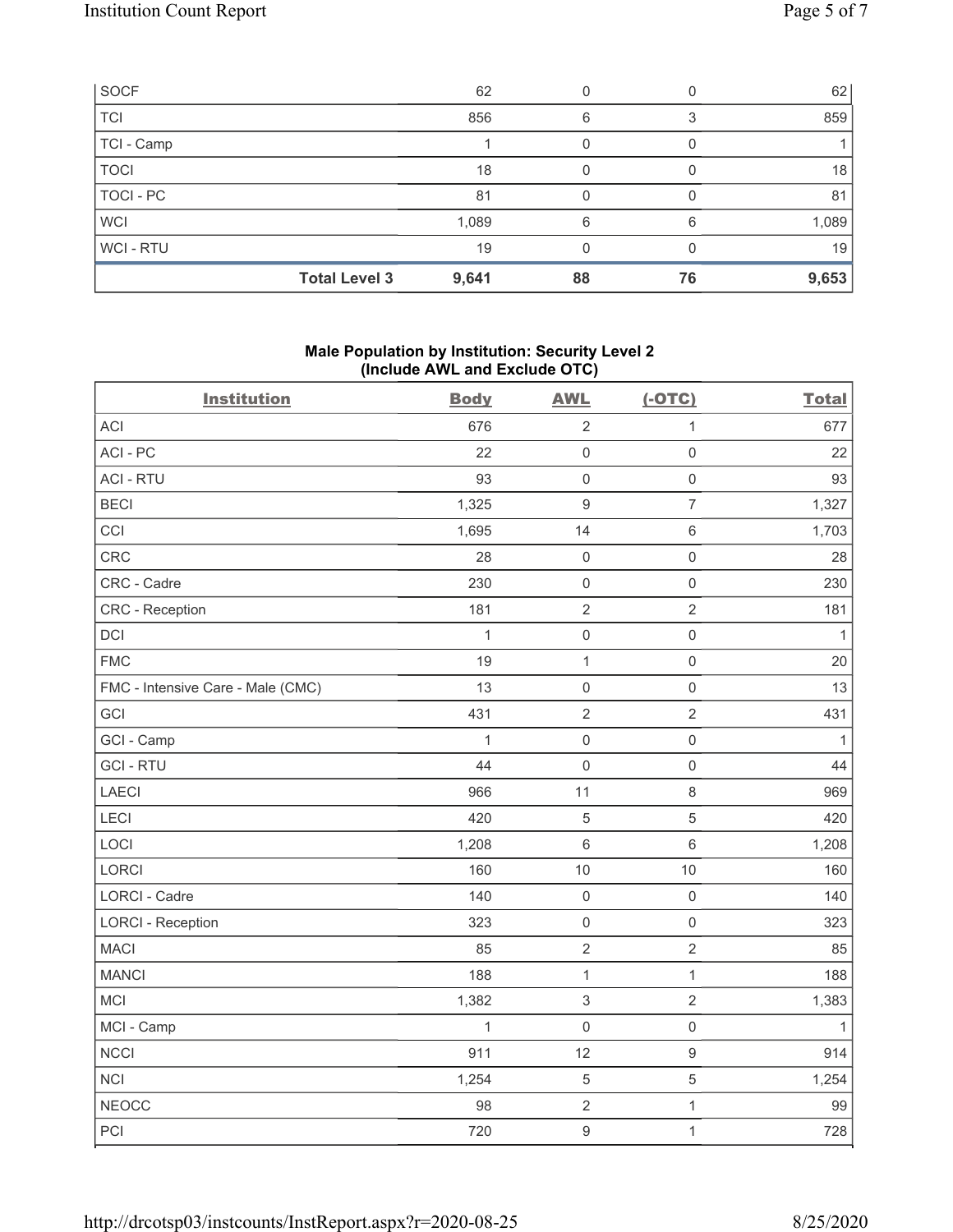| RCI              |                      | 360    |     |    | 360    |
|------------------|----------------------|--------|-----|----|--------|
| <b>RICI</b>      |                      | 1,153  | 6   | 5  | 1,154  |
| SCI              |                      | 818    | 2   | っ  | 818    |
| SOCF             |                      | 3      | 0   |    | 3      |
| <b>TCI</b>       |                      | 66     | 0   |    | 66     |
| <b>TOCI</b>      |                      | 6      | O   |    | 6      |
| <b>TOCI - PC</b> |                      | 52     |     |    | 52     |
| <b>WCI</b>       |                      | 108    |     |    | 108    |
|                  | <b>Total Level 2</b> | 15,181 | 105 | 76 | 15,210 |

# Male Population by Institution: Security Level 1 (Include AWL and Exclude OTC)

| <b>Institution</b>                | <b>Body</b>    | <b>AWL</b>       | $(-OTC)$            | <b>Total</b>   |
|-----------------------------------|----------------|------------------|---------------------|----------------|
| <b>ACI</b>                        | 540            | $\mathbf 0$      | $\mathsf 0$         | 540            |
| ACI-PC                            | 11             | $\mathbf 0$      | $\mathsf{O}\xspace$ | 11             |
| <b>ACI - RTU</b>                  | 25             | $\mathbf 0$      | $\mathsf{O}\xspace$ | 25             |
| <b>BECI</b>                       | 703            | $\overline{4}$   | $\overline{4}$      | 703            |
| <b>BECI - Camp</b>                | 462            | $\mathbf 0$      | $\mathsf 0$         | 462            |
| CCI                               | 531            | 10               | $\mathbf{1}$        | 540            |
| CRC                               | 25             | $\mathbf 0$      | $\mathsf 0$         | 25             |
| CRC - Cadre                       | $\overline{2}$ | $\mathbf 0$      | $\mathsf 0$         | $\overline{2}$ |
| <b>CRC</b> - Reception            | 185            | $\overline{7}$   | $\,6\,$             | 186            |
| <b>FMC</b>                        | 305            | 5                | $\mathbf{1}$        | 309            |
| FMC - Intensive Care - Male (CMC) | 30             | $\mathbf 0$      | $\mathsf{O}\xspace$ | 30             |
| GCI                               | 617            | $\sqrt{3}$       | $\mathbf 0$         | 620            |
| GCI - Camp                        | 550            | $\mathbf 0$      | $\mathbf 0$         | 550            |
| <b>GCI-RTU</b>                    | 11             | $\mathbf 0$      | $\mathbf 0$         | 11             |
| <b>LAECI</b>                      | 594            | 5                | $\overline{4}$      | 595            |
| LECI                              | 6              | $\mathbf 1$      | $\mathsf{O}\xspace$ | $\overline{7}$ |
| LECI - Camp                       | 136            | $\mathbf 0$      | $\mathsf{O}\xspace$ | 136            |
| LOCI                              | 929            | 5                | $\overline{2}$      | 932            |
| <b>LORCI</b>                      | 109            | $\boldsymbol{9}$ | $\boldsymbol{9}$    | 109            |
| <b>LORCI - Cadre</b>              | 10             | $\mathbf 0$      | $\mathsf{O}\xspace$ | 10             |
| <b>LORCI - Reception</b>          | 431            | $\mathbf 0$      | $\mathsf{O}\xspace$ | 431            |
| MACI - Minimum                    | 1,196          | 5                | $\overline{5}$      | 1,196          |
| <b>MANCI</b>                      | 17             | $\mathbf 0$      | $\mathsf{O}\xspace$ | 17             |
| MANCI - Camp                      | 254            | $\mathbf 0$      | $\mathsf{O}\xspace$ | 254            |
| <b>MCI</b>                        | 576            | $6\phantom{1}$   | $\overline{4}$      | 578            |
| MCI - Camp                        | 259            | $\mathbf 0$      | $\mathsf{O}\xspace$ | 259            |
| <b>NCCI</b>                       | 1,353          | $\overline{2}$   | $\overline{2}$      | 1,353          |